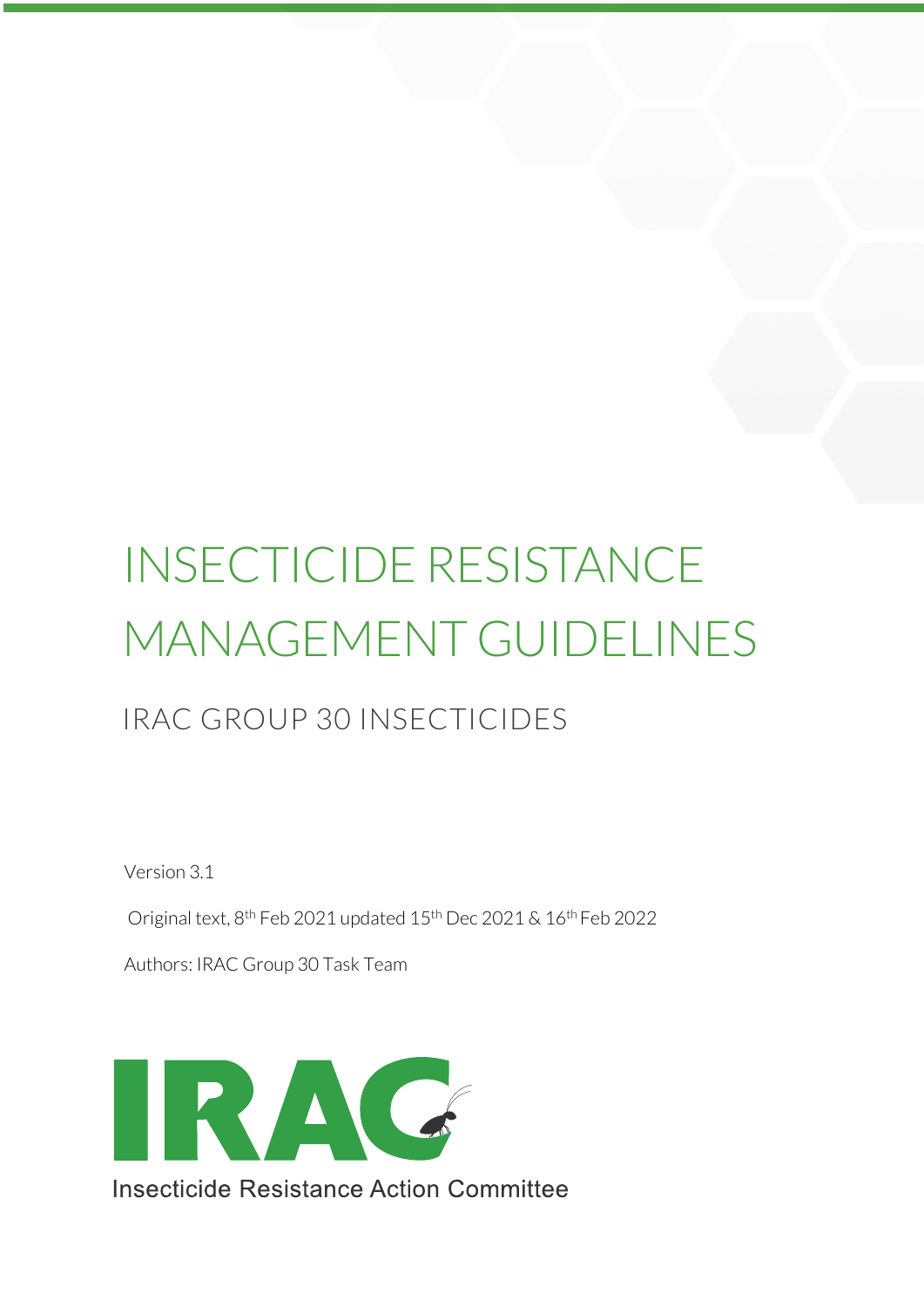# SECTION 1: Introduction

Insecticides which are considered GABA-gated chloride channel allosteric modulators and are classified into Group 30 of the IRAC Mode of Action Classification are a new class of insecticide chemistry, with first registrations in agriculture made during 2018. They represent a valuable resource for the control of insect and mite pests in many agricultural and horticultural markets and therefore it is considered essential to maintain their effectiveness through sustainable use.

The evolution and spread of insecticide resistance pose a significant challenge to the sustainable use of insecticides and acaricides in both agricultural and horticultural markets. Historic evidence of insecticide resistance development suggests that the performance of insecticides to which insects have developed resistance can be significantly reduced resulting in increased doses, increased frequency of application or necessitating a switch to another unaffected mode of action.

This document aims to provide basic guidelines for the prevention or delay in the onset of resistance to the IRAC Group 30 classified insecticides. The document serves as a technical document aimed at employees of the agrochemical companies developing, manufacturing, or distributing these insecticides, as well as a guide for those developing local pest management guidelines.

The management of insecticide resistance is only one of the key considerations that needs to be considered by the modern agriculturist and as such the economic, social, environmental, and human health impacts of any pest management program also must be considered.

At the time of writing there are no known cases of resistance to Group 30 insecticides, therefore the guidance and recommendations provided in this document are based on the current best practice and available knowledge. Should new information arise, then IRAC will endeavour to update this document with the new learnings.

The scope of this document is for crop protection uses including foliar, soil and seed treatments. The public health and animal health uses of group 30 insecticides are not covered in this document.

### SECTION 2: Group 30 insecticides background & summary

IRAC Group 30 is a new mode of action group, acting on the insect nervous system, that allosterically inhibits the GABA-activated chloride channel, causing hyperexcitation and convulsions. GABA is the major inhibitory neurotransmitter in insects.

This group is represented by Meta-diamides and Isoxazolines. Three insecticidal compounds are currently classified within this group: Broflanilide (meta-diamide), Fluxametamide and Isocycloseram (isoxazolines). However, registration status differs between compounds and depending on region not all of them are available to all end users.

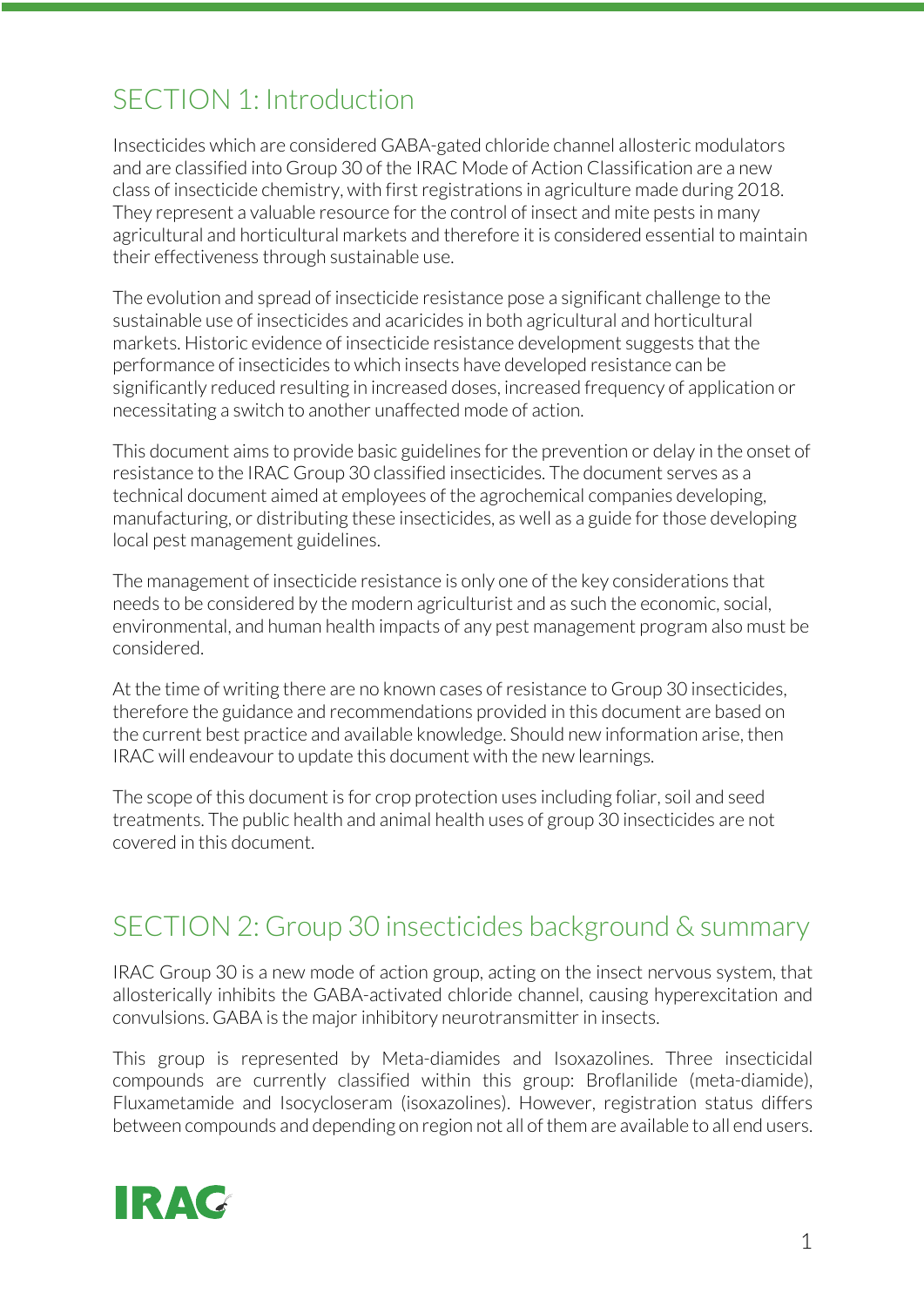| 30                                                                   | <b>Broflanilide</b> |
|----------------------------------------------------------------------|---------------------|
| GABA-gated chloride channel allosteric   Fluxametamide<br>modulators |                     |
| Nerve & muscle action                                                | Isocycloseram       |

Source: IRAC MoA Classification v.10.1, December 2021 www.irac-online.org

The guidelines presented here are designed by the Group 30 Task Team of the Insecticide Resistance Action Committee (IRAC). They are based on guidelines published in the IRAC Mode of Action Classification Scheme (2021, version 10.1) and on Guidelines on Prevention and Management of Pesticide Resistance (FAO, 2012).

As pest problems and control practices differ considerably between countries, crops and climatic conditions. These guidelines must cover a wide range of flexible options thus allowing regional experts to develop, implement and adapt these options to take local conditions into account.

The information provided is based on published information and to the best of IRAC International's knowledge at the time of writing (December 2021).

### Status of Resistance to Group 30 (GABA-gated chloride channel allosteric modulators) Insecticides

There are currently no recorded cases of insect or mite resistance to IRAC Group 30 compounds. However, as of the time of writing, the number of granted registrations for these products is limited. As registrations and product use increases, so will the risk of resistance development.

Factors that may contribute to the development of resistance to Group 30 Insecticides:

- Multiple Group 30 products are commercially available or under development: At the time of writing there are four companies (BASF, Mitsui, Nissan and Syngenta), that have developed, and registered products containing a Group 30 Insecticide or have compounds in development phase in their pipelines. This increases the challenge of maintaining susceptible populations and requires discipline in implementing coordinated IRM (Insecticide Resistance Management) programs through inter-company cooperative efforts.
- Natural variation in susceptibility is expected within target pest populations. It highlights the need for end users to follow local recommended application guidelines and follow recommended resistance management programs to ensure long term effective control.
- Long residual activity: Group 30 insecticides are highly effective and can provide long residual activity depending on method of application and rate used. While these characteristics are desirable, if not properly managed, they can impose

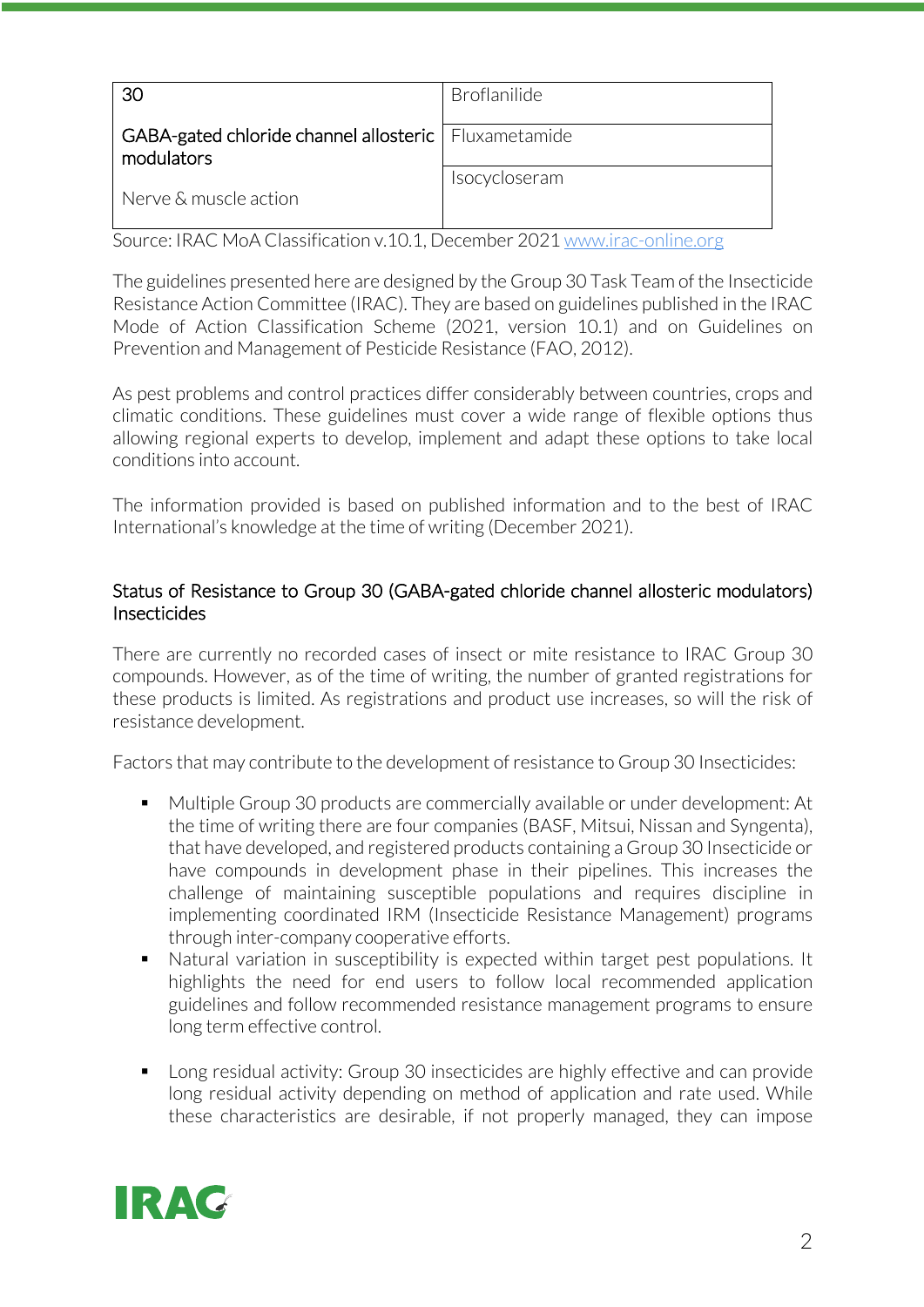significant selection pressure on a target pest population. This can decrease the susceptibility of selected pest populations in a relatively short period of time.

# SECTION 3: Resistance management guidelines

### Guidelines for use of Group 30 insecticides and resistance management

#### 1. Always use products at the recommended label rates and spray intervals with the appropriate application equipment.

Insecticides used at rates higher or lower than recommended on the label can result in resistance and/or unwanted effects on non-target organisms and the environment. Always make sure that all the spray equipment is in good condition and calibrated.

### 2. Rotation of insecticide Groups acts against rapid selection of resistant populations.

By diversifying the mode of action used in the crop cycle, the farmer is avoiding prolonged selection for one resistance mechanism. Carefully planned rotation of active ingredients from different mode of action groups provides the best option for minimizing resistance development. Sufficient intervals should be left between applications of active ingredients with the same modes of action. When spraying a product to control a multi-generation pest, the choice of insecticides in the rotation strategy needs to allow for follow-up applications with other active ingredients. This enables the farmer to prevent season long exposure of the target pest to a single chemical group or mode of action. Adopt a window strategy by limiting Group 30 treatments onto one generation of the target pest and switching to other modes of action in the subsequent generation. In many countries, the IRAC Group class number is now given on the label of the product. It can also be found in the MoA Classification published on www.irac-online.org

#### 3. Use suitable rotation partners for Group 30 insecticides.

There is an extensive range of insecticides with different modes of action which can be used as rotation partners for Group 30 insecticides. Advice on suitable rotation partners can be obtained from IRAC's Mode of Action Classification available here. Local rotation strategies should be developed according to the insecticides registered for the particular use in question and commercially available to the farmer. Other factors which need to be considered include: the crops grown in the agrosystem, prevalent refuge crops, the insect pest complex, seasonal distribution, and resistance profiles of the target insects, together with occurrence and relevance of beneficial organisms.

#### 4. Using insecticide mixtures

IRAC has issued a statement and a leaflet for the use of insecticide mixtures. In principle any two insecticides from the same mode of action group should not be tank-mixed or coformulated to manage resistance.

#### 5. The use of Group 30 insecticides against different pests in the same crop.

Multiple uses of different Group 30 insecticides against more than one pest species in the same crop is feasible but needs, at the local level, to take into account the pest populations dynamics, overlapping of the various species, their relative importance and each species'

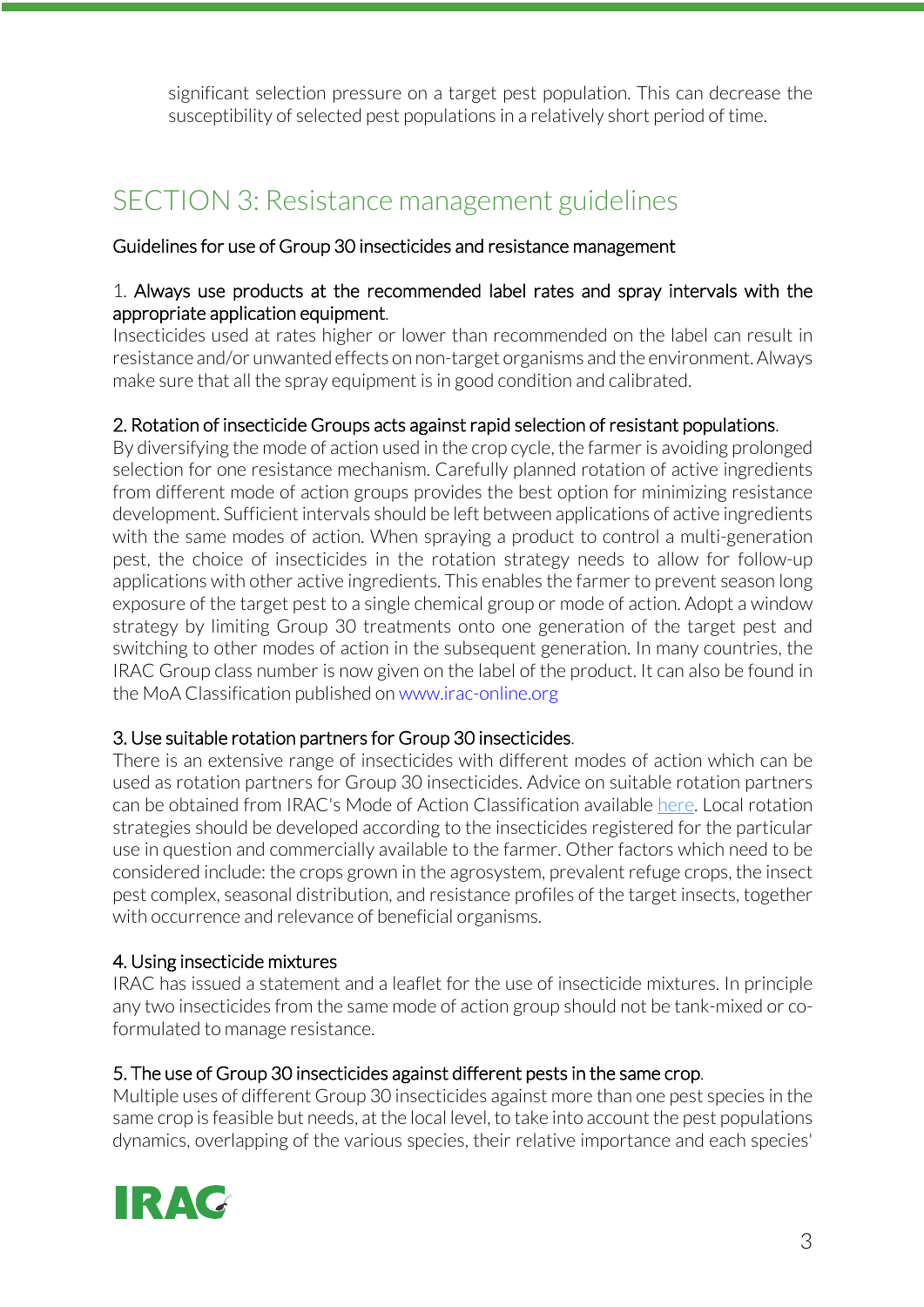potential risk for developing resistance. When two species appear simultaneously, always use the recommended rate for the more difficult to control species. When they appear independently at different crop stages, then always use the individual recommended rate for each species.

### 6. The use of non-specific mode of action products and IPM techniques help to prevent the development of resistance.

The use of integrated crop management (IPM) provides important tools in both managing crop pests and preventing resistance development. IPM techniques include monitoring and adhering to recommended pest and/or damage thresholds, respecting the usefulness of natural enemies, simple sanitation and removal of post-harvest residues in the fields. In addition, the use of resistant crop varieties and even by simply avoiding continuous yearround cultivation of a single crop can all help to slow down and even prevent resistance development. It is recommended that growers use a variety of practical IPM techniques to manage insect pests and minimize the number of insecticide applications as much as possible.

### 7. Plan the use of Group 30 insecticides in such a way that they complement the efficacy of the prevalent beneficial organisms.

The contribution of beneficial organisms to pest control can be significant in many cropping systems and can also play an important part in resistance management. They can effectively help control the target pests regardless of their degree or mechanism of resistance and can help slow down the resistance selection process. Proper timing of applications should target periods of lower beneficial organism activity or during their protected life stages when they are less prone to exposure to the insecticide treatment.

### 8. Monitor problematic pest populations to detect first shifts in sensitivity.

The generation of baseline sensitivity data for representative field populations of target pests is a useful tool for measuring changes in susceptibility over time. Ideally baseline susceptibility should be measured before the products containing the same or similar active ingredients are widely used. Re-assessing the insecticide sensitivity of these populations through a monitoring program conducted at regular intervals can detect possible changes in susceptibility. Monitoring methods for the major agricultural pests have been established and can be found on Test Methods | Insecticide Resistance Action Committee (IRAC ) (irac-online.org). Following up reports of field failures are also a good way to detect early shifts in pest sensitivity.

# SECTION 4: Label guidelines for Group 30 insecticides

### 4.1 IRAC Mode of Action icon

For insecticide applicators to be able to identify insecticidal product with the same mode of action and to choose between alternative MoAs for resistance management, the IRAC Mode of Action Classification Scheme was developed. Each insecticide mode of action is given a unique MoA number code.

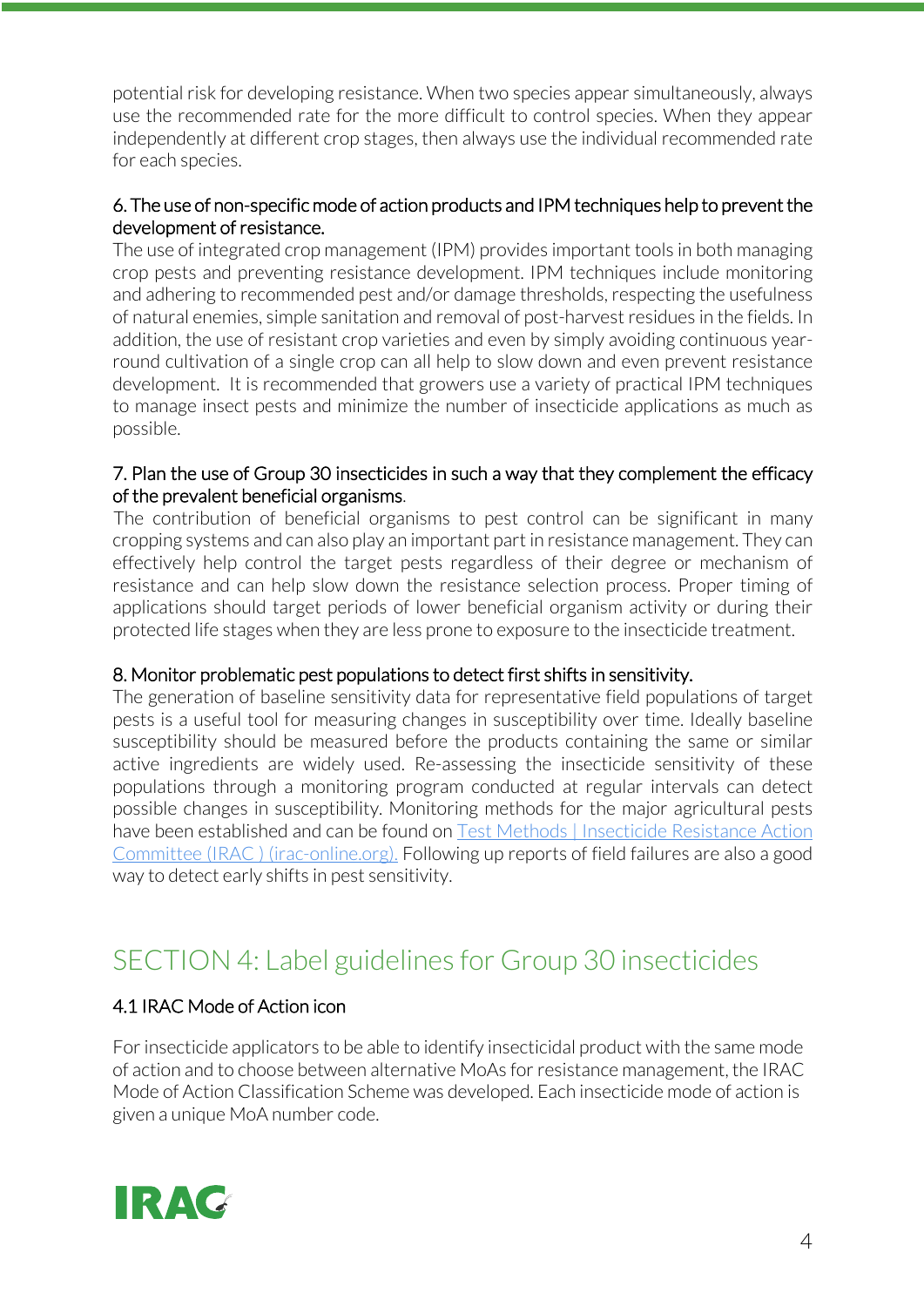### Products containing a solo active ingredient.

It is requested that the MoA icon is displayed in a prominent position on the label. A clearly defined font should be used, (e.g., Arial or Calibri). A black and white colour scheme is recommended.

The icon uses the word GROUP in capital letters in black font on a white background; the mode of action letter or numeral should be in white font on a black background; the word INSECTICIDE in capital letters in black font on a white background. Both lines, and the whole indicator, are contained within black rectangles. See example below.

### **GROUP 30 INSECTICIDE**

The words GROUP and INSECTICIDE in capital letters which should not be less than onequarter of the height of the largest letter or numeral on the label and be between 2 mm and 12.5 mm high.

The letter(s) representing the mode of action should be written in capital letters which should not be less than one-half the height of the largest letter or numeral on the label and between 4 mm and 25 mm high. In any event, the words GROUP and INSECTICIDE must be no less than half, and no more than the actual size of the group number or letter.

#### Products containing two or more insecticide active ingredients

If more than one pesticide is included in a product then the icon should be written in plural e.g. INSECTICIDES not INSECTICIDE. The appropriate letter(s) or number(s) representing the Mode of Action (MoA) group(s) of each active constituent(s) are to be inserted between the words GROUP and INSECTICIDES (See example below).

The width of the white line that separates the groups for the pesticides in a product with more than one active ingredient should be defined. It should be wide enough so that when the icon is printed on small packets the line is clear.

**GROUP 30 1B INSECTICIDES**

Alternatively, the two or more insecticides can be stacked together.

| <b>GROUP</b> | - 30 | <b>INSECTICIDE</b> |
|--------------|------|--------------------|
| <b>GROUP</b> | 1В   | <b>INSECTICIDE</b> |

#### Products containing one or more insecticide active ingredients and either a fungicide or herbicide.

Note that where a product has two or more active constituents, and these are represented by two or more modes of action, you must use two or more appropriate MoA identifier letters or numbers in a single statement. If in the product concerned (for example, an insecticide and a fungicide) these active constituents perform different types of functions,

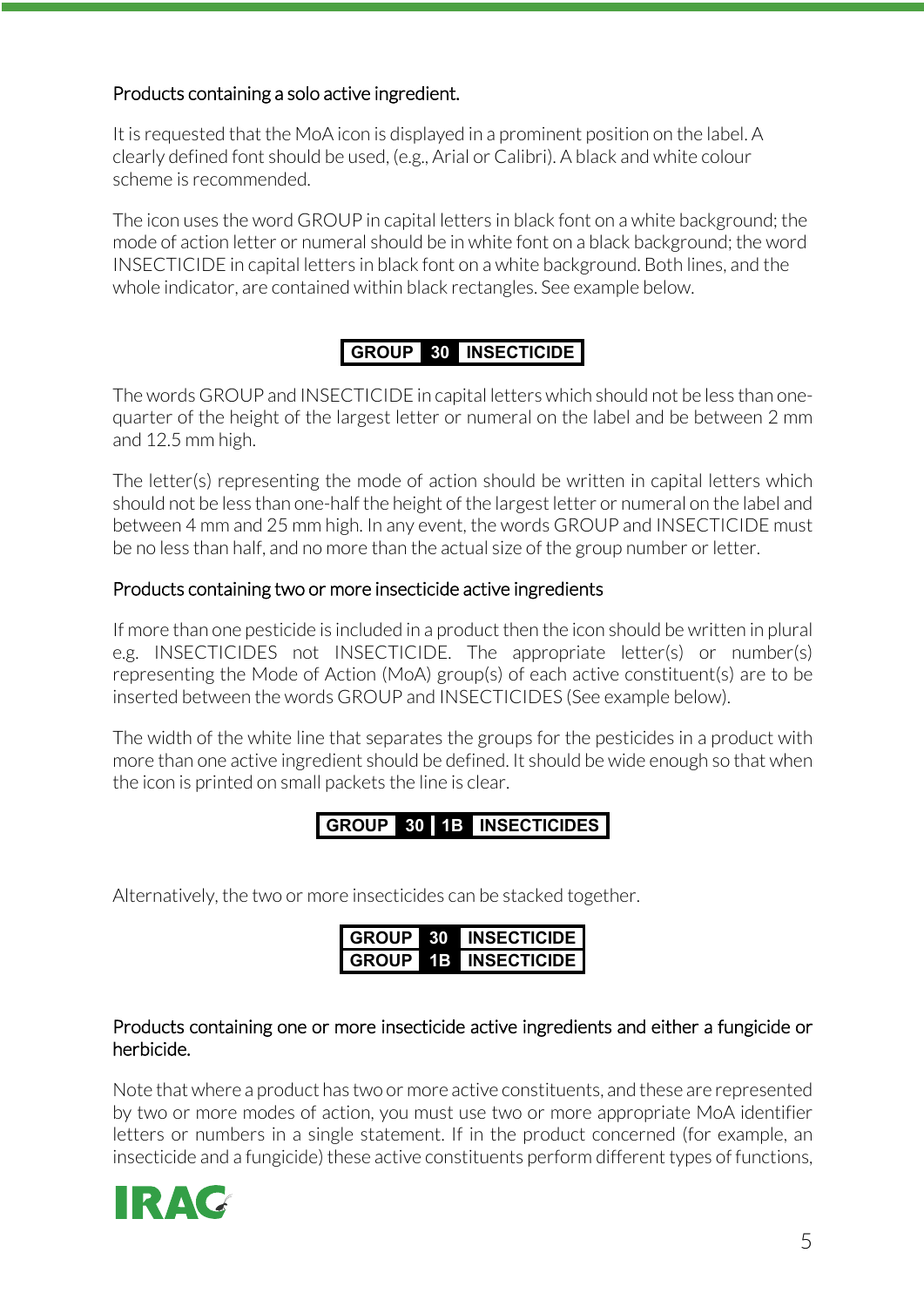you must show each function separately (that is, one indicator panel for the insecticide and another for the fungicide component). See example below.

| GROUP | - 30 - | <b>INSECTICIDE</b> |
|-------|--------|--------------------|
| GROUP |        | <b>FUNGICIDE</b>   |

Further information can be found at https://croplife.org/wpcontent/uploads/2020/12/MoA-Labelling-Guidance-Revised-final-HRAC-transition-1.pdf

### USE THESE GUIDELINES FOR LABEL DEVELOPMENT, PRODUCT POSITIONING, AND DEVELOPMENT OF LOCAL IRM PROGRAMS.

### 4.2 Maximum number of product applications

It is requested that all labels provide information on the maximum number of applications per product per crop cycle.

This information should be provided in the 'Directions for use' section of the label text. The Maximum number of applications should correlate with the resistance management recommendations, minimising repeated exposure of successive generations of the target pests to the single product.

### 4.3 Insecticide Resistance Management Recommendations

It is requested that each insecticide label contains a written insecticide resistance management guideline.

The insecticide resistance management guidelines should include three fundamental elements.

- 1. The IRAC mode of action group number and active ingredient name.
- 2. A recommendation that Group 30 insecticides are rotated with other modes of action using treatment windows.
- 3. A recommendation, that consecutive generations of the target pests are not treated with the same mode of action.

Example of three statements, which are compliant with the requested elements are presented below.

### EXAMPLE 1: Short text version

PRODUCT NAME contains the active ingredient ACTIVE INGREDIENT NAME and is a Group 30 insecticide. The repeated use of PRODUCT NAME and other group 30 insecticides may result in the selection of insects which are resistant. To avoid or delay the selection of resistant insects, Group 30 insecticides should be used as part of an insecticide resistance management (IRM) strategy which avoids exposure of successive generations of the target pest to the same insecticides by rotating insecticides with

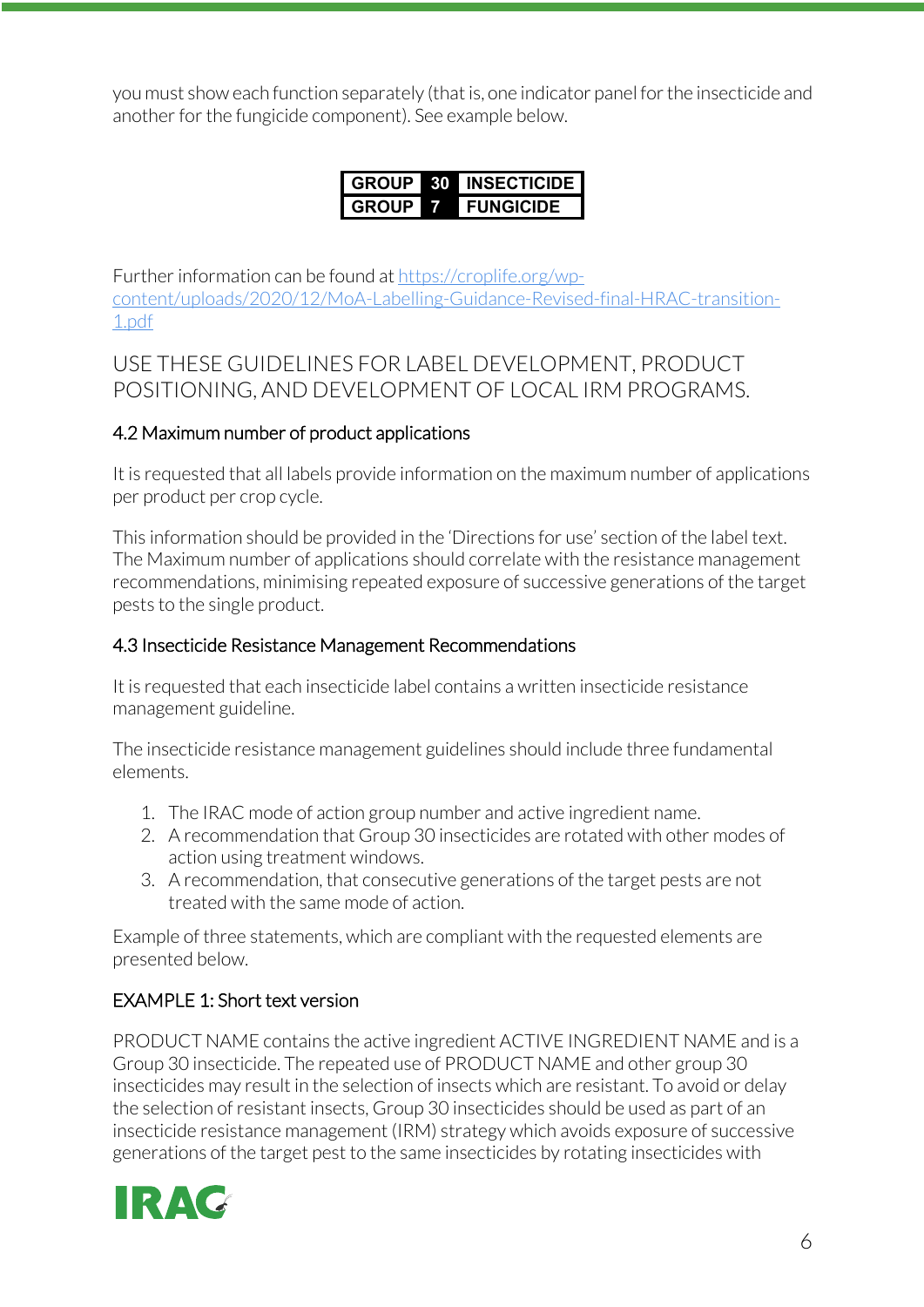different modes of action within treatment windows and utilizing alternative methods of pest control in an integrated pest management (IPM) approach.

### EXAMPLE 2: Longer text version

PRODUCT NAME contains the active ingredient ACTIVE INGREDIENT NAME and is a Group 30 insecticide. The repeated use of PRODUCT NAME and insecticides belonging to Group 30 may result in the selection of insects which are resistant and as a result product performance may be reduced. All Group 30 insecticides share the same biological site of action and it is assumed that evolved resistance will also affect other insecticides within group 30. In order to avoid or delay the selection of resistant insects, Group 30 insecticides should be used as part of an insecticide resistance management (IRM) strategy which incorporates the following: Insecticides from the same mode of action group should not be used to treat successive generations of the target pest. Multiple applications of the same insecticide may be applied but only when targeting a single generation of the target insect. If more than one application of an insect control agent is required to control successive generations of the target pest then alternative insecticides with different modes of action should be utilized in rotation with group 30 insecticides and between treatment windows. Where possible alternative methods of pest control should be utilized as part of an integrated pest management (IPM) approach.

### EXAMPLE 3: Short text, insecticide mixture

PRODUCT NAME contains the active ingredients ACTIVE INGREDIENT NAME 1 which is a Group 30 insecticide and ACTIVE INGREDIENT NAME 2 which is a GROUP NUMBER insecticide. The repeated use of PRODUCT NAME and other group 30 and GROUP NUMBER insecticides may result in the selection of insects which are resistant. In order to avoid or delay the selection of resistant insects, Group 30 and GROUP NUMBER insecticides should be used as part of an insecticide resistance management (IRM) strategy which avoids exposure of successive generations of the target pest to the same insecticides by rotating insecticides with different modes of action between treatment windows and utilizing alternative methods of pest control in an integrated pest management (IPM) approach.

Where possible alignment of the insecticide resistance management recommendations should be aligned between companies manufacturing or distributing group 30 insecticides within an individual country.

# SECTION 5: RECORDS OF RESISTANCE

This section contains references to publications on Group 30 products, and references to records of resistance in Group 30. It also provides guidelines on measuring pest sensitivity and resistance following IRAC recommended methods. This facilitates future comparisons and harmonises methods and strengthens our ability to manage resistance.

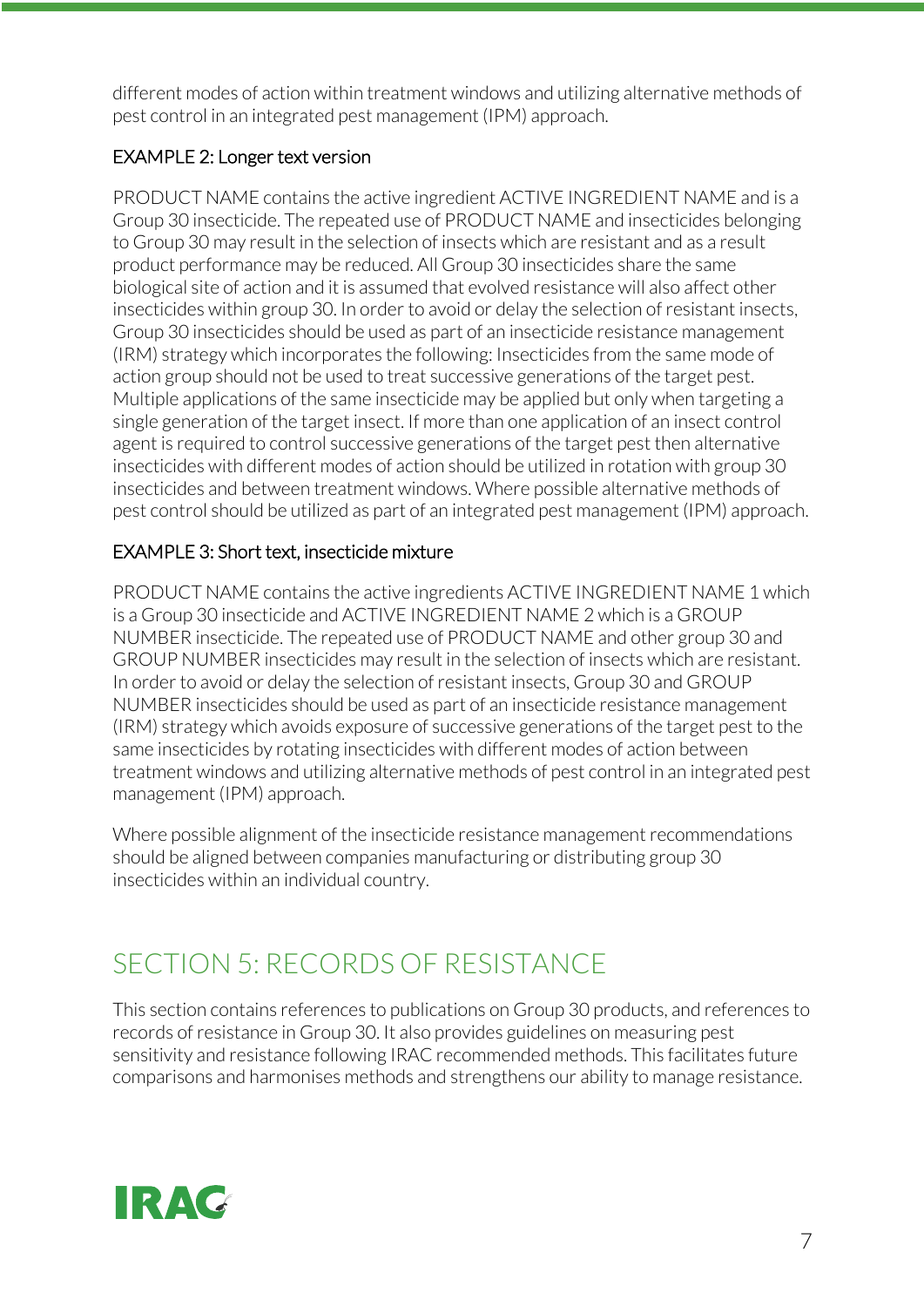| Pest group   | Pest                | Name                     | Stage/Method          | <b>IRAC</b><br>Method | Validatio<br>n | Comments |
|--------------|---------------------|--------------------------|-----------------------|-----------------------|----------------|----------|
| Lepidoptera  | Plutella xylostella | Diamondback moth         | Larvae/Dip            | 018                   |                | Proposed |
| Lepidoptera  | Spodopterasp.       | Leafworm                 | Larvae/Diet           | 020                   |                | Proposed |
|              | Helicoverpasp.      | Fruitworm                |                       |                       |                |          |
| Lepidoptera  | Tuta absoluta       | Tomato Leafminer         | Larvae L2/Dip         | 022                   |                | Proposed |
| Thysanoptera | Frankliniella sp.   | Western Flower<br>thrips | Adults/Dip            | 010                   |                |          |
| Acarida      | Tetranychus sp.     | Spidermites              | Adult/Dip             | 004                   |                | Proposed |
| Coleoptera   | Phyllotretasp.      | Flea beetle              | Adult/Vial            | 031                   |                | Proposed |
| Diptera      | Liriomyzasp.        | Leafminer                |                       |                       |                | tbd      |
| Heteroptera  | Euschistus sp.      | Stinkbug                 | Adults/Vial           | 030                   |                | Proposed |
| Heteroptera  | Lygus sp.           | Mirid Bugs               | Adults/Nymph<br>s/Dip | 033                   |                | Proposed |
| Hemiptera    | Psyllidae           | Pear & Potato Psyllid    | All Stages/Dip        | 002                   |                | Proposed |
| Hemiptera    | Diaphorina citri    | Asian Citrus Psyllid     | Nymph/Dip             | 032                   |                | Proposed |
| Hemiptera    | Nilaparvarta lugens | Brown Planthopper        | Adult/Dip             | 005                   |                | Proposed |
| Hemiptera    | Bemisia tabaci      | Whitefly                 | Adults/Dip            | 015                   |                | Proposed |
|              |                     |                          |                       | 016                   |                |          |

5.1 Recommended IRAC Methods and validation reports

The proposed methods above need to be validated with the Group 30 compounds before being approved by IRAC. It is generally recommended to establish baseline sensitivity in target pest populations in several countries before sales of each compound commence. Future sensitivity monitoring is conducted at each company's discretion. All data is under the ownership of the company generating the data, and publication is voluntary.

### 5.2 Literature and references

Asahi, M.; Kobayashi, M.; Kagami, T.; Nakahira, K.; Furukawa, Y.; Ozoe, Y. Fluxametamide: A novel isoxazoline insecticide that acts via distinctive antagonism of insect ligand-gated chloride channels. Pesticide Biochemistry and Physiology, v.151, p,67-72, 2018.

Crossthwaite A., et al, 2019. The mode of action of Isocycloseram: a novel isoxazoline insecticide. J. Blythe, J. Cassayre, A. J. Crossthwaite, F. G. P. Earley, M. El Qacemi, L. Firth, J. Goodchild. IUPAC Meeting, Ghent, May 14th, 2019